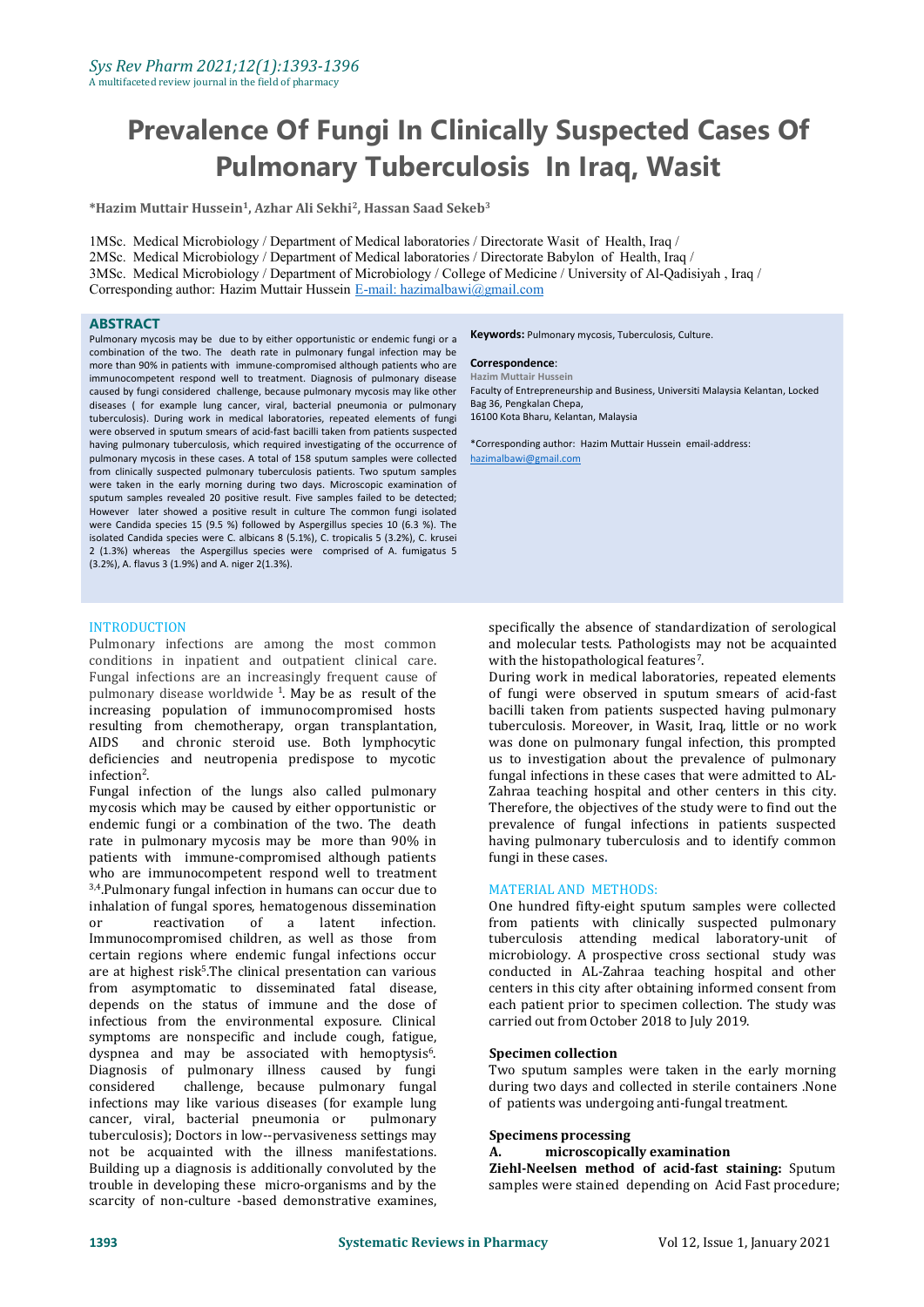#### **Wasit**

Stained slides were examine under oil immersion<br>objective for detection of acid fast bacilli if present.

**Potassium hydroxide (KOH) mount:** large drop of KOH (10-20)% was placed in the center of a clean slide, a small portion of sputum transferred by using sterile wire loop into the KOH drop then mixed well. The slide was placed in a moist chamber at room temperature and kept for about 30 minute, then examined under low power for Data entered and managed by using s<br>detection of fungi. then examined under low power for Social sciences (SPSS) Version 20 for detection of fungi.

**Lactophenol Cotton blue staining method:** Lactophenol Cotton blue (LPCB) staining method considered one of<br>the most useful identification techniques used in the RESULTS the most useful identification techniques used in the preparation of slides for microscopic examination of fungi (hyphae or yeast). Fungal elements are stained intensely out of 158 patients climble.<br>blue. the tuberculosis. Fungi were blue.

#### **Fungal culture**

All samples were cultured on slant tube of Sabouraud's only for AFB, as shown in Table (1&2). Dextrose Agar (SDA), containing Gentamycin 20 mg/L, chloramphenicol 50 mg/L and tetracycline 50 mg/L, incubated at 30°C-35°C and examined daily to observe

the growth. Samples were declared as negative only if there was no growth after six weeks of incubation. The isolated fungi were identified depending on their macroscopic and microscopic features by Lactophenol cotton blue smear.

#### **Statistical analyses**.

Data entered and managed by using statistical package windows. P-value of  $\leq$  0.05 considered statistically

significant.

# RESULTS **Example**

Fungal infections were observed in 25 sputum samples out of 158 patients clinically suspected pulmonary detected as a primary etiological agents in 23 (92.0%) and 2 (8.0%) as a secondary etiological agents; Whereas 28 were positive

Table 1: Association of fungal culture with demography of study group

| <b>Factors</b>                     |            | <b>Results</b>              | P. value                     |       |
|------------------------------------|------------|-----------------------------|------------------------------|-------|
|                                    |            | <b>Positive</b><br>$N = 25$ | <b>Negative</b><br>$N = 133$ |       |
| <b>Sex</b>                         | Male       | 11                          | 88                           | 0.036 |
|                                    |            | $(44.0\%)$                  | (66.2%)                      |       |
|                                    | Female     | 14 (56.0%)                  | 45 (33.8%)                   |       |
| Age (mean) 41.23.                  |            | 40.92                       | 41.29                        | 0.886 |
| Range (17 – 63)                    |            | $(22 - 63)$                 | $(17-62)$                    |       |
| Smoking                            | <b>Yes</b> | 11                          | 36                           | 0.089 |
|                                    |            | $(44.0\%)$                  | (27.1%)                      |       |
|                                    | No.        | 14                          | 97                           |       |
|                                    |            | $(56.0\%)$                  | (72.9%)                      |       |
| <b>Drinking</b>                    | Yes        | 1                           | 10                           | 0.526 |
|                                    |            | $(4.0\%)$                   | (7.5%)                       |       |
|                                    | No.        | 24                          | 123                          |       |
|                                    |            | $(96.0\%)$                  | (92.5%)                      |       |
| <b>Chronic status</b><br><b>DM</b> |            | 11                          | 11                           | 0.00  |
|                                    |            | $(44.0\%)$                  | $(8.3\%)$                    |       |
|                                    | <b>SLE</b> | $\mathfrak{D}$              | $\Omega$                     |       |
|                                    |            | $(8.0\%)$                   | $(0.0\%)$                    |       |
|                                    | Leukemia   | 1                           | $\Omega$                     |       |
|                                    |            | $(4.0\%)$                   | $(0.0\%)$                    |       |
|                                    | No         | 11                          | 122                          |       |
|                                    |            | (44.0%)                     | (91.7%)                      |       |

Table 2: Fungi causing primary and secondary pulmonary infection

| <b>Fungus</b>                    | Primary<br>pulmonary<br>infection $(\% )$ | Secondary<br>pulmonary<br>infection (%) | Total $(\% )$ |
|----------------------------------|-------------------------------------------|-----------------------------------------|---------------|
| Candida albicans                 | 7(4.4%)                                   | $1(0.6\%)$                              | 8(5%)         |
| Candida tropicalis               | 4(2.5%)                                   | $1(0.6\%)$                              | $5(3.1\%)$    |
| Candida krusei                   | 2(1.3%)                                   | $0(0.0\%)$                              | 2(1.3%)       |
| <b>Total Candida species</b>     | 13 (8.2%)                                 | 2(1.3%)                                 | 15 (9.5%)     |
| Aspergillus fumigatus            | 5(3.2)                                    | $0(0.0\%)$                              | 5(3.2%)       |
| Aspergillus flavus               | $3(1.9\%)$                                | $0(0.0\%)$                              | $3(1.9\%)$    |
| Aspergillus niger                | 2(1.3%)                                   | $0(0.0\%)$                              | 2(1.3%)       |
| Total <i>Aspergillus</i> species | 10 (6.32%)                                | $0(0.0\%)$                              | 10 (6.32%)    |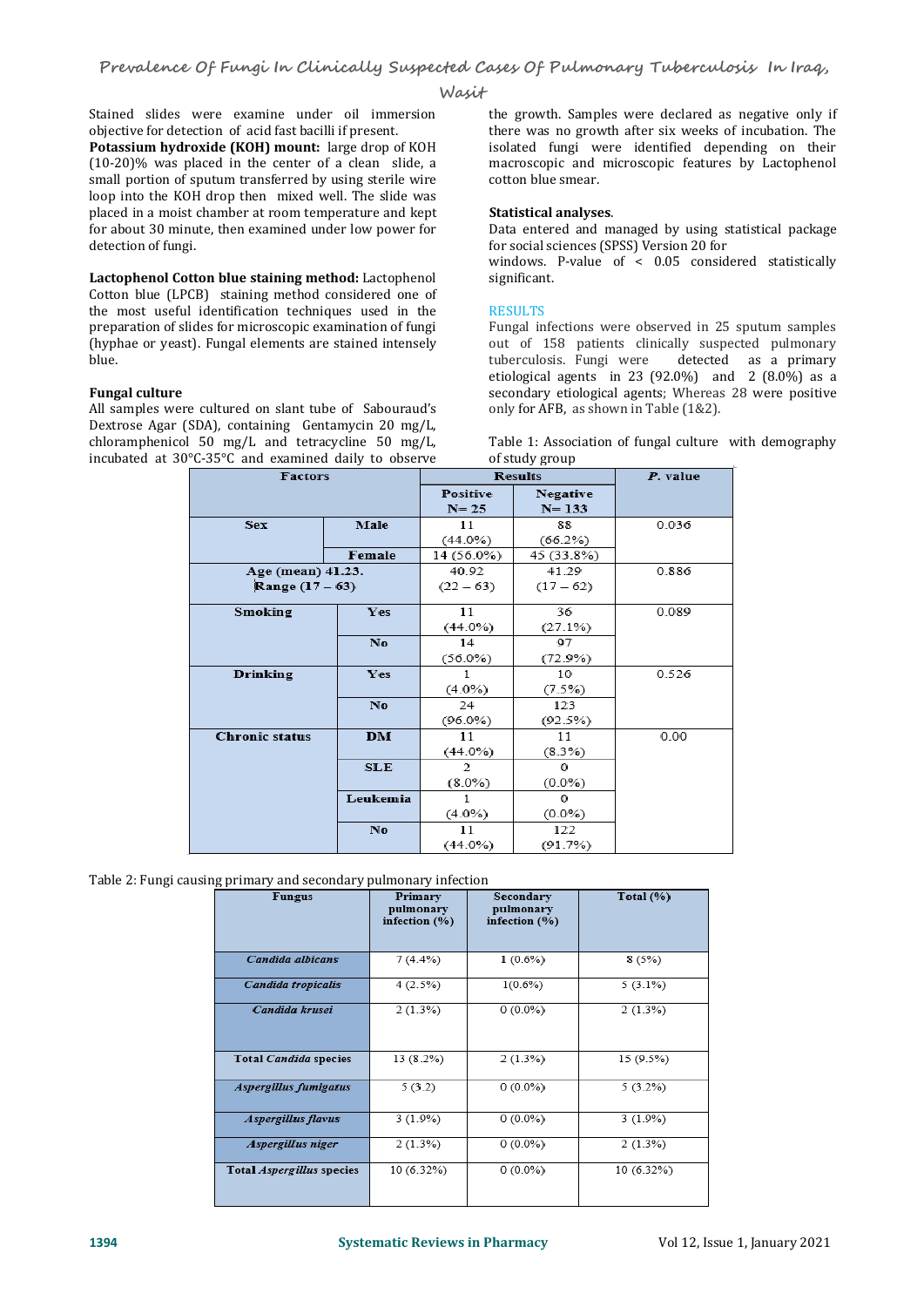**Wasit**

The common fungi isolated were *Candida species* 15 (9.5 %) followed by *Aspergillus species* 10 (6.3 %). The isolated *Candida* species were as the following: *Candida albicans* 8 (5.1%), *Candida tropicalis* 5 (3.2%), *Candida* Table 3: Frequency of pulmonary fungal infection

Asperaillus fumigatus 5 (3.2%), Asperaillus flavus 3 (1.9%)

| <b>Fungus species</b>     | Frequency      | Percent % | <b>Total</b> | <b>Percent of infection %</b> |
|---------------------------|----------------|-----------|--------------|-------------------------------|
| <b>Negative</b>           | 133            | 84.2      | 84.2         |                               |
| Candida albicans          | 8              | 5.1       |              | 32                            |
| Candida tropicalis        | 5              | 3.2       | 9.5          | 20                            |
| Candida krusei            | $\overline{c}$ | 1.3       |              | 8                             |
| Aspergillus fumigatus     | 5              | 3.2       |              | 20                            |
| <b>Aspergillus flavus</b> | 3              | 1.9       | 6.3          | 12                            |
| Aspergillus niger         | 2              | 1.3       |              | 8                             |
| <b>Total</b>              | 158            | 100%      | 100%         | 100%                          |

Table 4: Frequency distribution of TB with results of fungal culture

|              |                 | <b>Fungal Culture</b> |                 | <b>Total</b> | P. value |
|--------------|-----------------|-----------------------|-----------------|--------------|----------|
|              |                 | <b>Negative</b>       | <b>Positive</b> |              |          |
| TB           | Positive        | 28 (21.1%)            | $2(8.0\%)$      | 30 (19.0%)   |          |
|              | <b>Negative</b> | 105 (78.9%)           | 23 (92.0%)      | 128 (81.0%)  | 0.127    |
| <b>Total</b> |                 | 133 (100.0%)          | 25 (100.0%)     | 158 (100.0%) |          |

Microscopic examination of 158 sputum samples collected from clinically suspected pulmonary tuberculosis cases revealed twenty positive result. Five samples failed to be detected microscopically, but later showed a positive result in culture, as shown in Table 5.

Table 5: Evaluation of direct microscopic examination comparison with gold standard test (culture)

|  |                                                                       | <b>Laboratory techniques</b> |                    | <b>Culture</b><br><b>Positive</b><br>(No.)% | <b>Sensitivity</b> | Specificity | <b>PPV</b> | <b>NPV</b> |
|--|-----------------------------------------------------------------------|------------------------------|--------------------|---------------------------------------------|--------------------|-------------|------------|------------|
|  | <b>Direct</b><br>examination<br>(KOH)                                 | Positive                     | $0(0.0\%)$         | 20<br>$(80.0\%)$                            | 80%                | 100%        | 100%       | 96%        |
|  |                                                                       | Negative                     | 133<br>$(100.0\%)$ | 5<br>$(20.0\%)$                             |                    |             |            |            |
|  | <b>Positive</b><br><b>Direct</b><br>examination<br>(LPCP)<br>Negative | $\bf{0}$<br>$(0.0\%)$        | 20<br>$(80.0\%)$   | 80%                                         | 100%               | 100%        | 96%        |            |
|  |                                                                       |                              | 133<br>$(100.0\%)$ | 5<br>$(20.0\%)$                             |                    |             |            |            |